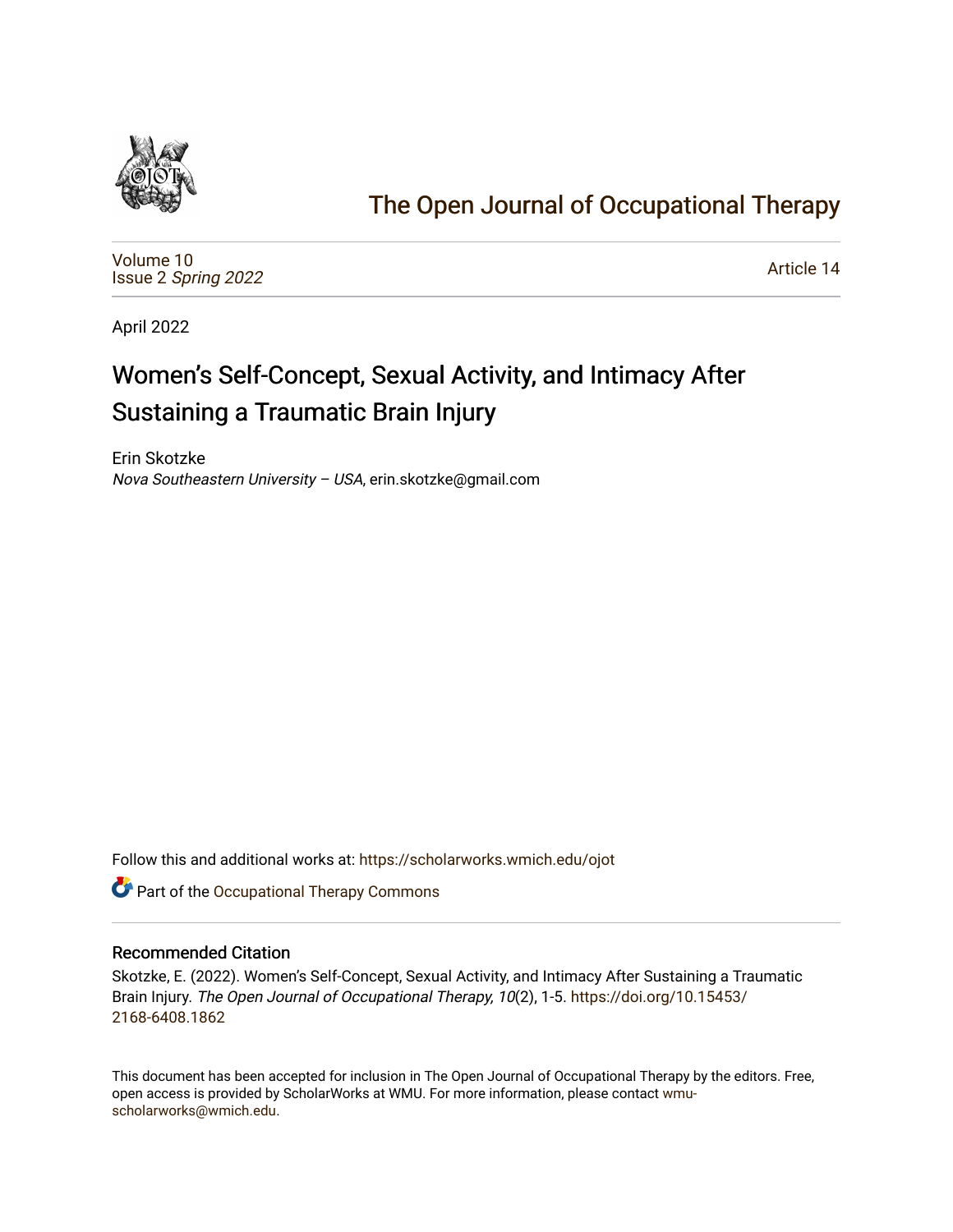# Women's Self-Concept, Sexual Activity, and Intimacy After Sustaining a Traumatic Brain Injury

# **Abstract**

A traumatic brain injury (TBI) can have a profound impact on how people think and feel about themselves and their abilities, values, goals, personalities, physical characteristics, and roles. Preliminary research findings suggest that barriers to developing a positive self-concept after injury in women include the desire to be perceived as "normal" after the injury or the feeling that society dismisses their injuries. In the field of occupational therapy, it is critical that therapists and researchers understand that self-concept can be altered after sustaining a TBI. This outcome can have a significant impact on participation in valued occupations, including participation in sexual activity and intimacy. There is a need for further research, education, and practice initiatives that explore women's self-concept after TBI and the relationship between self-concept and sexuality. Through these explorations, occupational therapists can better understand how to address sexual activity and intimacy in this population.

## **Comments**

The author declares that they have no competing financial, professional, or personal interest that might have influenced the performance or presentation of the work described in this manuscript.

### Keywords

intimate partner relationships, self-concept, sexual activity, traumatic brain injury, women

### Cover Page Footnote

This article is dedicated to all of my past, present, and future clients. Thank you for our time together and for teaching me how to be a better occupational therapist.

Credentials Display Erin Skotzke, MOT, OTR/L, CBIS

Copyright transfer agreements are not obtained by The Open Journal of Occupational Therapy (OJOT). Reprint permission for this Opinions in the Profession should be obtained from the corresponding author(s). Click [here](https://scholarworks.wmich.edu/ojot/policies.html#rights) to view our open access statement regarding user rights and distribution of this Opinions in the Profession.

DOI: 10.15453/2168-6408.1862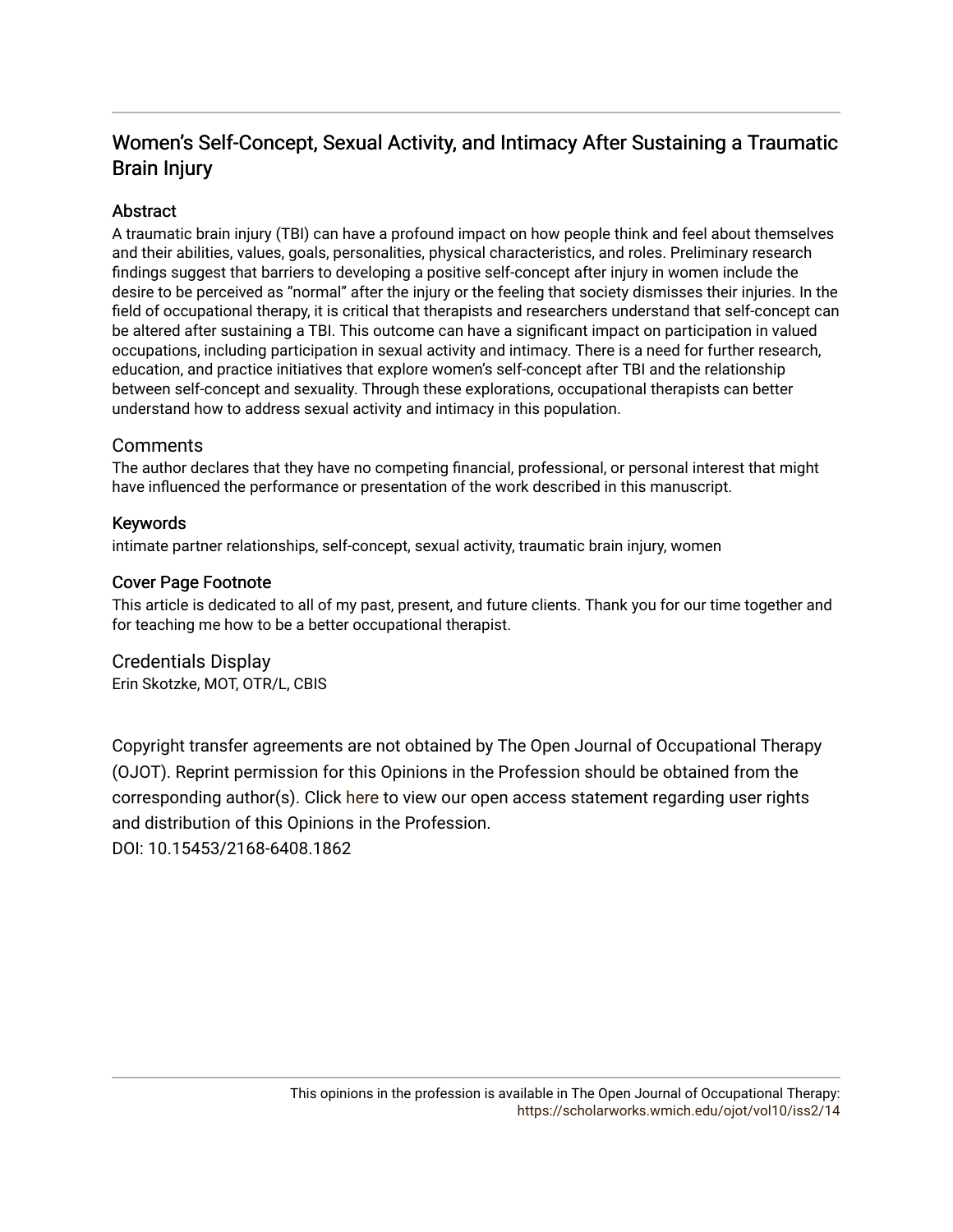A traumatic brain injury (TBI) is a sudden onset condition characterized by a dysfunction of the brain that results from an impact or jolt to the head or from an outside object penetrating the brain (Centers for Disease Control and Prevention, 2020). This injury can cause widespread neurological changes to the brain's structures and functions, profoundly impacting TBI survivors' lives as they learn to adjust to what may be a combination of physical, cognitive, and psychosocial sequelae (Anson & Ponsford, 2006). During the adjustment to these changes, individuals also experience alterations in self-concept, or how they perceive or feel about their own abilities, values, goals, personalities, physical characteristics, and roles (Stangor, 2014).

This article argues that there is an opportunity for occupational therapy to explore the relationship between women's self-concept and participation in intimate partner relationships after sustaining a TBI, and describes an existing opportunity to promote positive self-concept through facilitating participation in healthy intimacy. This article's aims are the following: (a) discuss occupational therapy's established role in addressing sexuality, (b) explain how occupational therapists can use the Model of Human Occupation (MOHO) to promote participation in sexual activity and romantic intimacy, (c) discuss current research involving women's self-concept and connectedness to others after TBI, (d) describe women's experiences involving sexual activity and romantic intimacy after TBI, and (e) propose initiatives in which occupational therapy can address sexual activity and participation in intimate partner relationships. **Occupational Therapy and Sexuality**

In 2020, the American Occupational Therapy Association (AOTA) published the fourth edition of the *Occupational Therapy Practice Framework* (*OTPF*) and included sexual activity as a basic activity of daily living, defined as "engaging in the broad possibilities for sexual expression and experiences with self or others (e.g., hugging, kissing, foreplay, masturbation, oral sex, intercourse)" (p. 30). In addition, the fourth edition added participation in intimate partner relationships as a form of social participation. Participation in intimate partner relationships is defined as "engaging in activities to initiate and maintain a close relationship, including giving and receiving affection and interacting in desired roles; intimate partners may or may not engage in sexual activity" (AOTA, 2020, p. 34).

In 2013, AOTA published a fact sheet outlining occupational therapy's role in addressing sexuality. In this resource, AOTA asserts that occupational therapy is a safe place for addressing sexuality where therapists have the opportunity to use empathy to listen to clients' concerns regarding sexuality, then offer assistance with problem-solving (MacRae, 2013). Furthermore, AOTA identifies three interventions offered by occupational therapists: (a) health promotion through support groups, educational programs, and stress-relieving activities; (b) remediation through restoration of skills, such as motion, strength, endurance, effective communication, and social engagement as part of meeting sexual needs; and (c) modification through changing the environment or routine to promote engagement in sexual activity (MacRae, 2013). This article acknowledges that the barriers to participation in sexual activity and intimacy include a lack of knowledge and support, physical and cognitive dysfunction, ineffective or reduced communication and social engagement, and environmental and contextual barriers. Furthermore, MacRae (2013) emphasizes that body and cognitive functions, performance skills, and contexts can affect participation in sexual activity and intimacy, but the article does not identify other key mental functions that may be barriers to participation in these occupations.

In addition, despite the inclusion of these occupations in the *OTPF*, there has been little progress made in the practice of occupational therapy in relation to sexuality (McGrath & Sakellariou, 2016; Rose & Hughes, 2018). Positive sexuality, including sexual self-esteem, sexual satisfaction, and sexual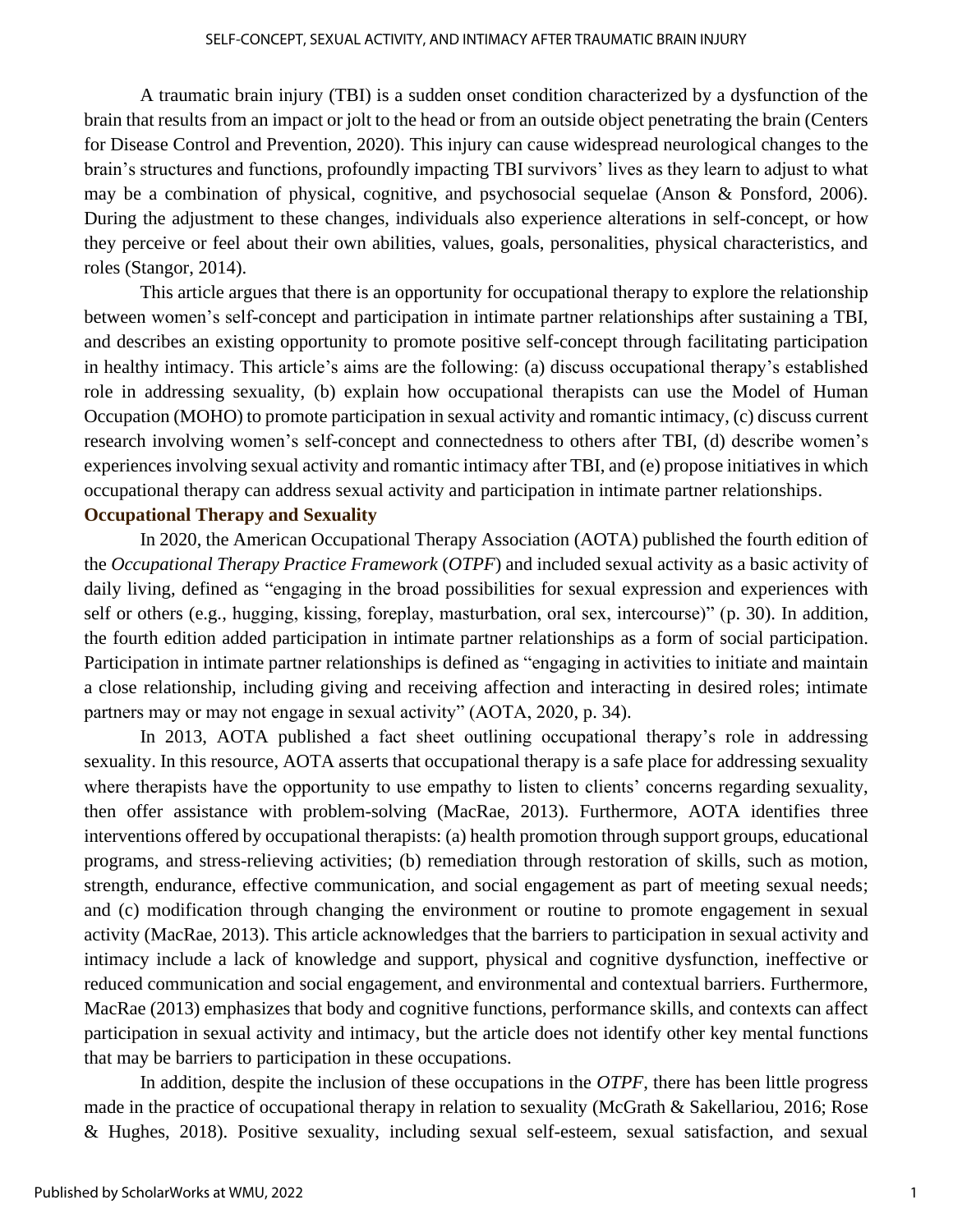pleasure, are all positively associated with physical, mental, and sexual health, as well as overall wellbeing (Anderson, 2013). Therefore, there is an opportunity for occupational therapists to facilitate participation in sexual activity and intimacy as a means of facilitating overall health and wellness. Occupational therapy literature suggests that the lack of progress is a result of a knowledge gap among therapists, fear of causing offense or anger, and lack of clarity regarding professional roles and concerns regarding damage to professional reputation (McGrath & Lynch, 2014). However, McGrath and Sakellariou (2016) argue that these barriers are the result of the context in which occupational therapy came to be.

Occupational therapy's development is embedded in America's historical contexts and a culture that values the Protestant work ethic. In this context, hard work and productivity were valued above rest, relaxation, leisure, and socialization. Therefore, rehabilitation has been shaped by a culture that values productive occupations and independence over participation in intimate partner relationships and cooccupations (McGrath & Sakellariou, 2016). To promote the profession's value and competence in addressing intimacy, there is a need for occupational therapy research to create and publish models that guide therapists in addressing intimacy and sexuality. Furthermore, there is an additional need for the Accreditation Council for Occupational Therapy Education to implement standards involving student knowledge of disability, intimacy, and sexuality. While practice models that specifically pertain to intimacy are needed, the field of occupational therapy can also draw on existing conceptual models to support the knowledge and practice of occupational therapy to promote participation in intimacy.

#### **Applying the MOHO to Practice**

In the profession of occupational therapy, conceptual practice models seek to explain specific phenomena (Taylor, 2017). In this case, MOHO conveys three phenomena that describe engagement in occupations. The first phenomenon embedded in MOHO describes how people are motivated to do the things that fill their lives (Taylor, 2017). This phenomenon is depicted as a volitional subsystem. The second phenomenon involves the everyday pattern of doing that makes up everyday life, referred to as the habituation subsystem (Taylor, 2017). The third phenomenon MOHO addresses describes that when people do things, they exhibit an extensive range of capacity for performance of that occupation (Taylor, 2017). This phenomenon is portrayed in the performance capacity subsystem. All of these subsystems are internal and influence a person's engagement, lack of engagement, or the nature of the engagement in an occupation. In summary, MOHO is an occupational therapy model that aims to explain how occupation is motivated, patterned, and performed (Taylor, 2017).

This article will focus on the volition subsystem in order to highlight an opportunity for occupational therapists when addressing sexual activity and intimate partner relationships with women who sustained TBIs. The volitional subsystem consists of three components: (a) personal causation, or perceived effectiveness or ability; (b) values, or the importance attached to what one does; and (c) interests, or the enjoyment or satisfaction one feels when doing things (Taylor, 2017). As discussed, selfconcept is often affected after sustaining a TBI, where drastic changes to function can have a resulting impact on what people feel and believe about their abilities, values, and interests, all of which are components of the volitional subsystem (Stangor, 2014; Taylor, 2017). MOHO supports that a change in motivation for activities, perhaps as a result of a disabling condition, can influence one's participation in previously preferred occupations, including sexual activity and intimacy.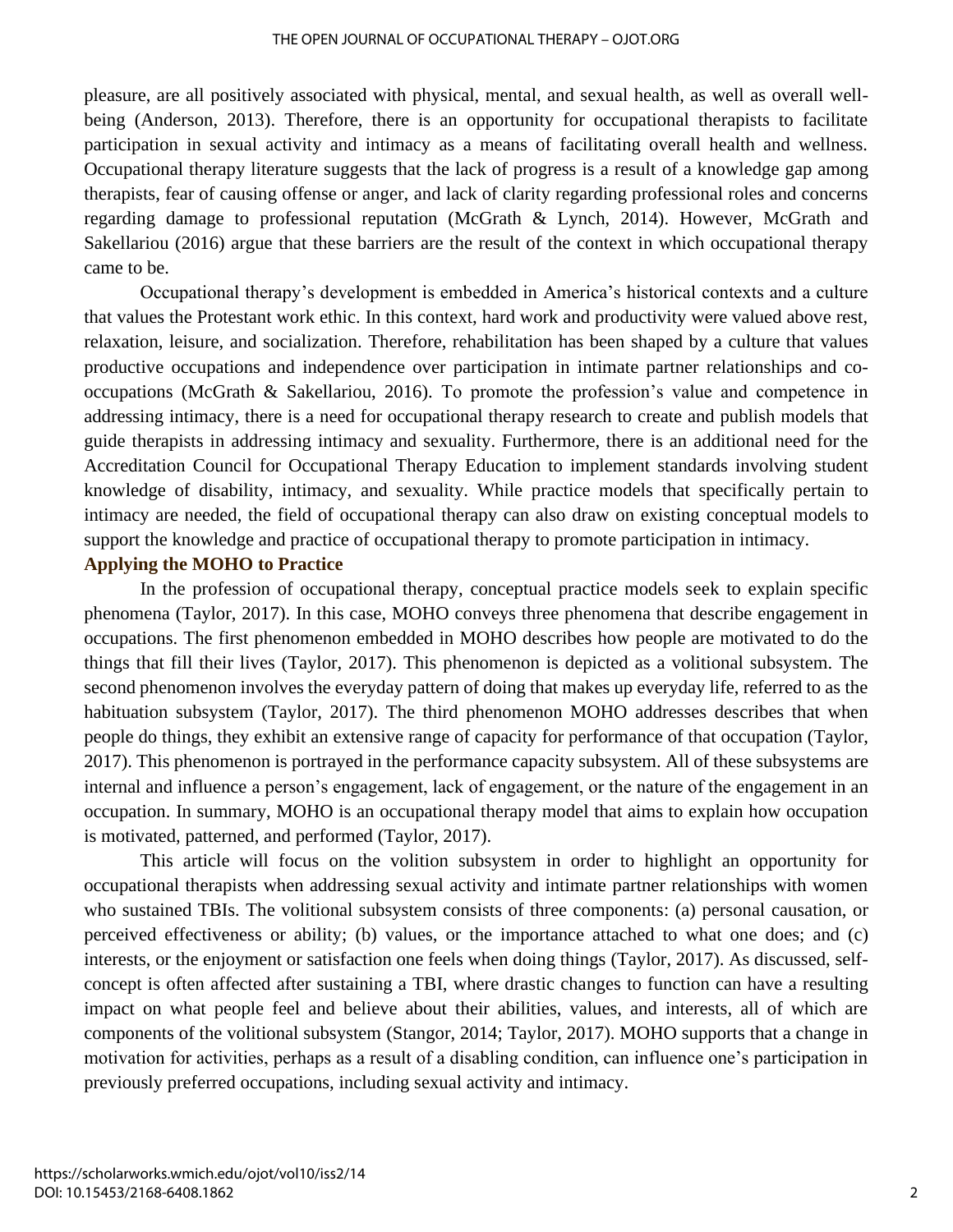#### **Women's Self-Concept After TBI**

The onset of a TBI abruptly and profoundly impacts the body, as well as TBI survivors' understanding of their own embodied self (Alston et al., 2012). Carroll and Coetzer (2011) suggest that after experiencing a TBI, people often compare their current self to their pre injury self, where their current self is viewed more negatively. While more research is needed to further our understanding of the unique impacts of TBI on women, preliminary findings suggest that there are both internal and external barriers to developing a positive self-concept after injury. A TBI can cause visible bodily changes and physical impairments. However, a TBI can also solely result in cognitive, emotional, and behavioral changes, sparing physical function. The nature of this hidden disability adds to the complexity of adjusting to a new self-concept after injury (O'Reilly et al., 2018).

A unique theme found in women's shared experiences after mild to moderate TBI involves feeling the need to be perceived as "normal" by others, both physically and cognitively (Alston et al., 2012). While the desire to be perceived as normal is an internal barrier that inhibits women's adjustment to a new self and the development of a positive self-concept, other women feel as though their disabilities are hidden and therefore dismissed by others in society (O'Reilly et al., 2018). Women with a TBI describe these hidden disabilities as being trivialized by others, resulting in women feeling as though society does not understand them (O'Reilly et al., 2018). The dismissal of women's experiences after injury is an external barrier that negatively impacts their self-concept, leaving them feeling less valued and concerned with being a burden (O'Reilly et al., 2018).

There is a clear need to create practice models and occupational therapy interventions that promote positive self-concept in women after TBI in the context of relationships with others in society, including intimate partner relationships. The promotion of self-concept is explicitly stated as an outcome of occupational therapy in the *OTPF* and is within the scope of occupational therapy practice (AOTA, 2020). Through applying MOHO, occupational therapists can assist women with developing and enhancing their sense of personal causation in relationships, facilitate their ability to identify and communicate their values in relationships, and promote identification of current and new interests as they pertain to participation in intimate relationships. In doing so, there is an opportunity to promote motivation for engagement in healthy intimacy and a sense of connectedness.

#### **Women's Experiences Involving Sexual Activity and Intimacy After TBI**

Clinical findings support that both men and women experience changes in sexual functioning and participation in sexual activity after sustaining TBIs (Goldin et al., 2014). Furthermore, research findings demonstrate that fatigue, self-esteem, reduced sex drive, reduced importance, and reduced satisfaction in sex and intimacy are common factors that influence engagement in sexual activity after TBI (Kreuter et al., 1998; Strizzi et al., 2015). Through the application of MOHO, occupational therapists can understand that these are the performance capacity factors that can result from a TBI, and therefore can have a significant impact on one's motivation to engage in romantic intimacy and sexual activity (Taylor, 2017). Furthermore, Moreno et al. (2015) found that individuals with a TBI experience overall lower sexual quality of life when compared with healthy controls. While some research endeavors have evaluated sexual changes following TBI, much of the existing literature describes sexual outcomes in males and people who have sustained moderate and severe TBI (Grashow et al., 2019; Latella et al., 2018). There is a paucity of research that explores experiences with intimacy that extends beyond sexual changes after TBI, particularly with regard to women's experiences. To identify how occupational therapists can address this area, occupational therapists and occupational scientists have an opportunity to understand women's unique perceptions, experiences, and self-concept.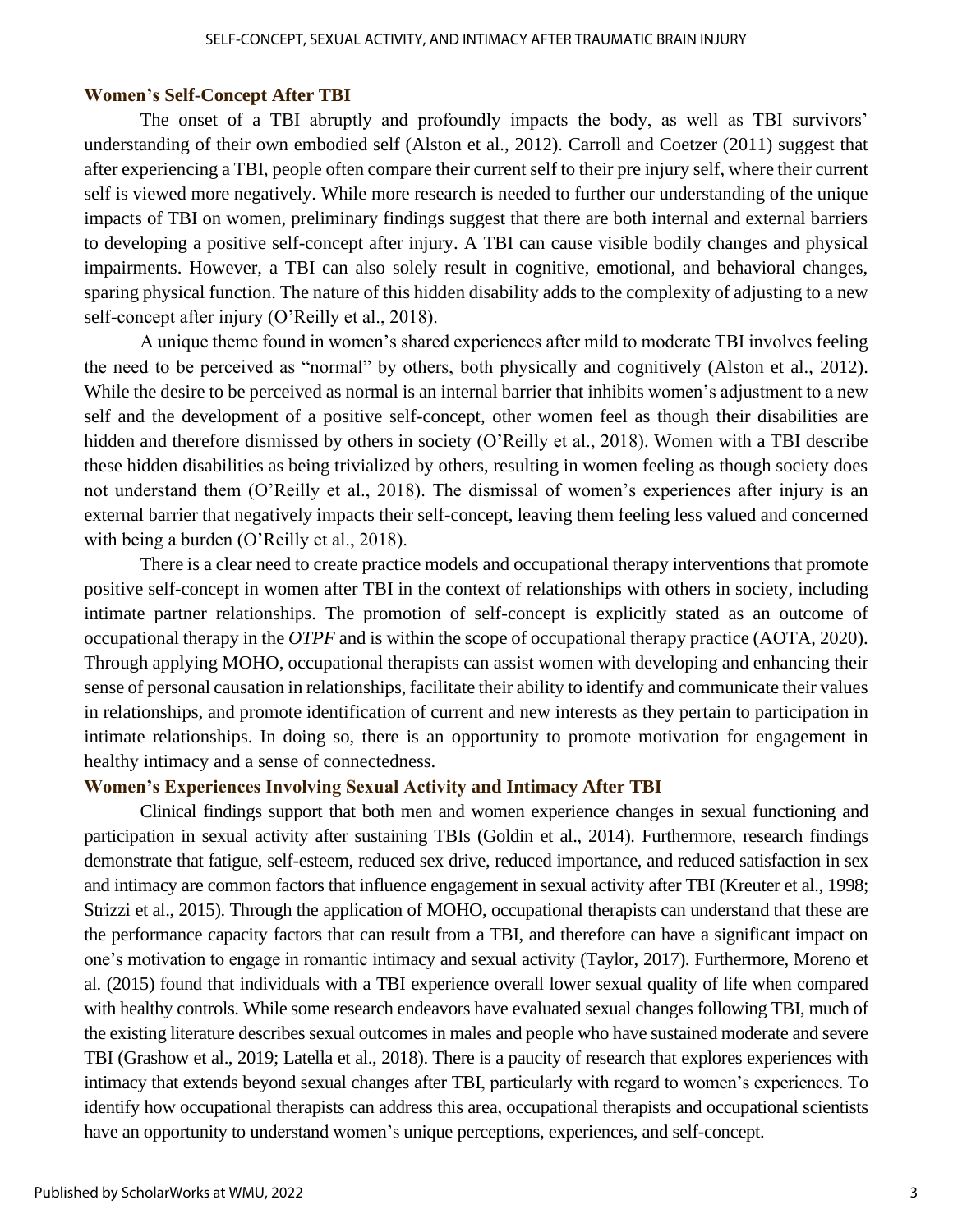# **Implications for Occupational Therapy**

There is a need to research, understand, and address the problem of women's negative self-concept after TBI as well as understand how this influences their participation in intimate partner relationships. Furthermore, there is an opportunity to promote participation in healthy intimacy as a means of developing a positive self-concept. While the field of occupational therapy needs practice models to help guide clinicians in doing so, MOHO can help therapists understand their role in addressing this area. Through application of MOHO, occupational therapists can help motivate and empower women to participate in healthy intimacy after injury. The following are some suggestions for occupational therapy interventions guided by MOHO, as well as recommended initiatives for the field of occupational therapy:

# *Occupational Therapy Interventions*

- Occupational therapists can facilitate women's ability to identify former, current, and newfound interests in the context of sexual activity and/or intimate relationships. This could be through the identification of and planning for dates at home or in the community. This could also be through promoting women's engagement in preferred or new co-occupations with a significant other. In addition, occupational therapists can also help women identify their interests with regard to sexual expression and activity after injury.
- Occupational therapists can help women identify and communicate their values post TBI. This could occur through helping women to identify the things that are important to them in the context of intimate partner relationships, whether it be characteristics that they look for in a partner or their values involving sexual or romantic expression (e.g., spending time together, doing things for one another, words of affirmation).
- Occupational therapists can use occupations as a means of helping women to build positive selfconcept and enhance personal causation after injury. This could be through promotion of agency and choice over one's situation, identifying new ways to independently engage in preferred occupations, or implementing interventions that target improvement in self-esteem (e.g., selecting an outfit for a date, engaging in self-care).

# *Initiatives for the Profession of Occupational Therapy*

- Conduct and disseminate research that inquires about women's experiences involving sexual activity and intimacy after experiencing a TBI using occupational therapy and occupational science lenses.
- Create assessments that collect data regarding women's sexual self-concept after TBI and perceived changes in sexual and intimate participation post TBI.
- Create occupational therapy practice models that guide therapists in facilitating interventions that enhance clients' self-concept after TBI.
- Include language that captures psychological client factors, including self-concept, that influence sexual and intimate participation in occupational therapy models and frameworks.
- Encourage the Accreditation Council for Occupational Therapy Education to implement standards involving student knowledge of disability, intimacy, and sexuality.
- Encourage educators to incorporate initiatives in occupational therapy programs that target building empathy, active listening and communication skills, and clinical reasoning skills for enhancing participation in intimate partner relationships.
- Offer continuing education targeted toward teaching occupational therapists how to address sexual activity and intimacy in people who have sustained TBIs.